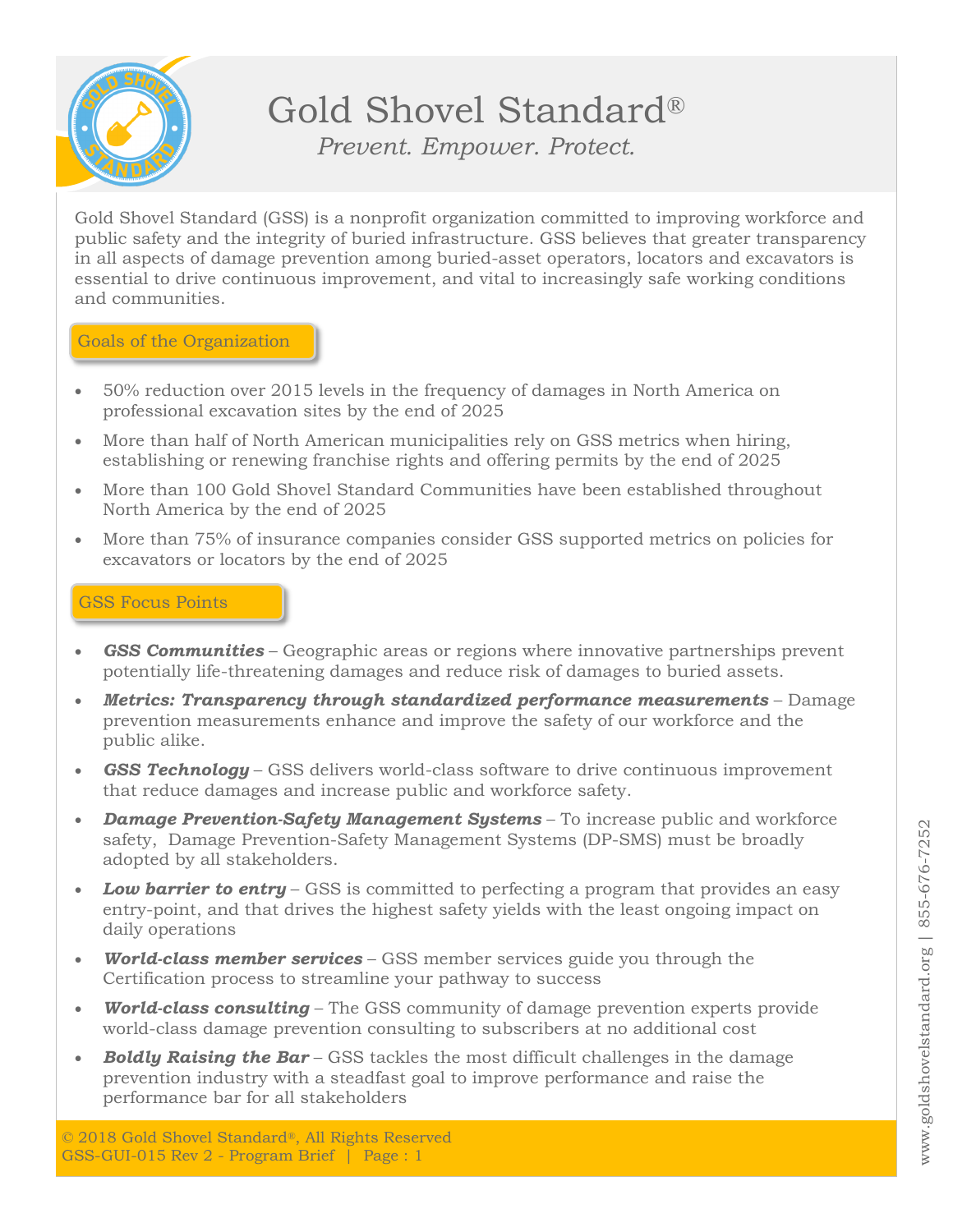

## Understanding the Gold Shovel Standard Platform

- The complex one-call process relies on all participants one-call centers, owner / operators, locators and excavators – to perform effectively. There is wide variability within peer groups in their effective performance of this complex process, but little transparency about that variability.
- Transparency has been used effectively in industries as disparate as law enforcement, automobiles and healthcare, to deliver marked improvements and transparency can work in damage prevention.
- The damage prevention industry does not currently have established standardized measurement schemes. Standardized metrics for damage prevention are essential to creating a level playing field and driving a reduction in damages to buried infrastructure.
- The absence of standardized metrics to measure the performance of individual stakeholders in damage prevention is a challenge to our ability to continuously improve.
- GSS believes that non-punitive reporting and judgement-free presentation of factual data is the best way to establish standardized metrics.
- Fairly measuring damage prevention performance is difficult, given the complexity of the damage prevention process but standardized measurements must be established and implemented, regardless of how difficult a task it may be.
- GSS is driving the creation and broad deployment of damage prevention metrics (for owner/operators, locators, and excavators) as a key ingredient to a dramatic increase in public safety.
- Continuous improvement to increase safety and the protection of buried assets is the shared responsibility of owner / operators, locators and excavators.
- Reducing damages will require a paradigm shift from viewing the problem of line strikes as belonging to the owner of a damaged line, to a shared problem belonging to all who live, work and frequent anywhere lines are buried.
- Gold Shovel Standard Communities are an innovative way for asset owners to partner and share the responsibility for improving beyond the status quo.
- Obtaining a dramatic reduction in damages will require new and innovative technology and use of safety management systems specific to damage prevention.
- GSS is working to deliver technology to support the program goals and will continue to make those tools broadly available for adoption.
- GSS believes that all stakeholders participating in the complex one-call process, must rely upon a robust safety management system, which specifically incorporates damage prevention to increase public and workforce safety.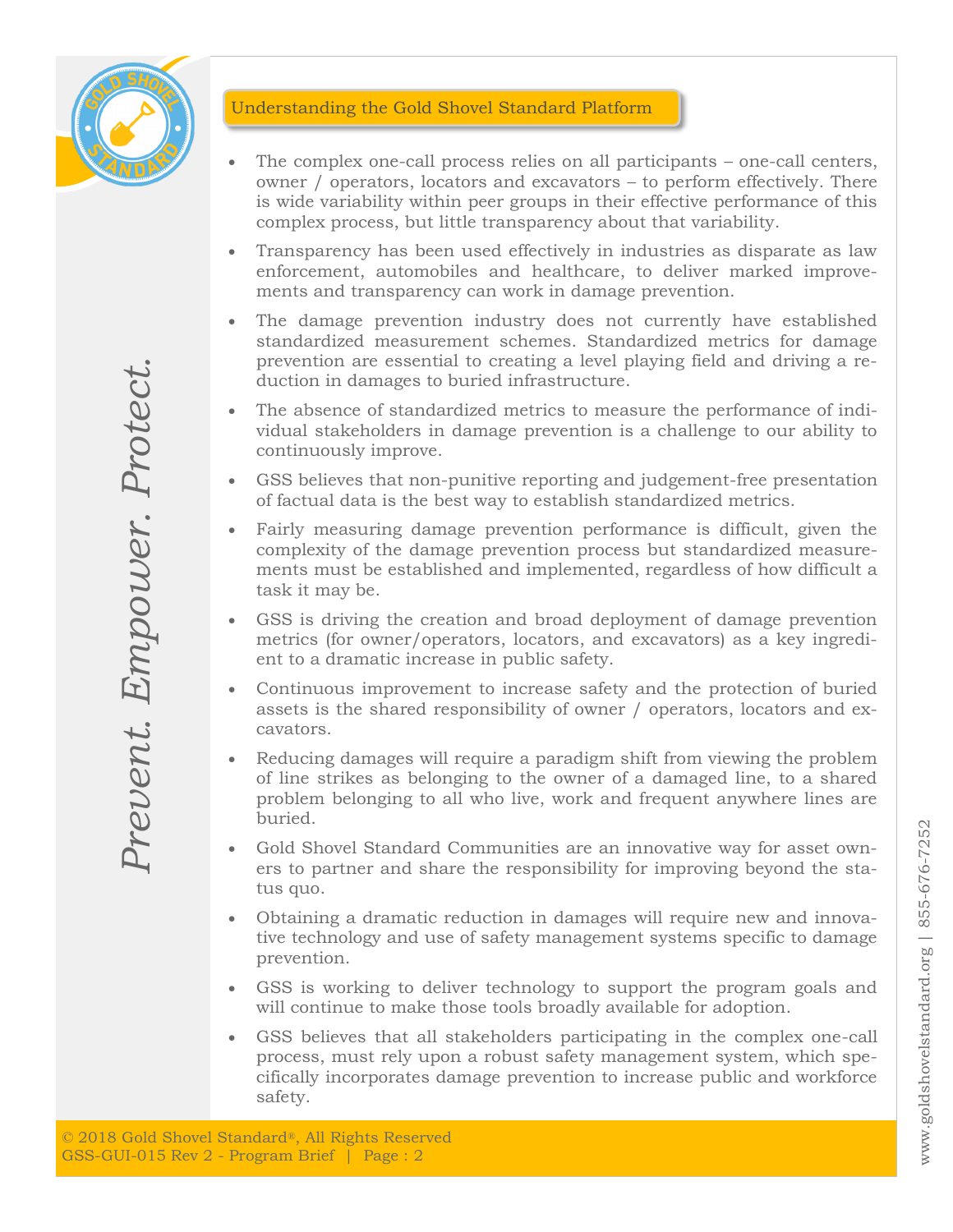

## Gold Shovel Standard Advocates for Standardized Metrics

Gold Shovel Standard believes "that which gets measured, can be managed," and that things unmeasured will continue to go unmanaged.

Just as greater transparency has improved industries as disparate as law enforcement, automobiles and healthcare, Gold Shovel Standard believes it will deliver increasing benefits to our communities, as well.

Dramatic reductions in the frequency of line strikes will remain elusive unless all parties continuously improve and measurements underpin continuous improvement. Standardizing how measurements are done is an overdue first step to drive performance improvement and increase public and workforce safety. To achieve this ambitious plan, Gold Shovel Standard is working with balanced teams of damage prevention experts to draft, refine and broadly deploy damage prevention metrics for all stakeholders.

Human health and safety measurements have been established and broadly adopted over the last two decades, resulting in undeniable improvements in the safety of workers and the public alike. GSS raises the bar by establishing and working towards broad adoption of similar measurements for damage prevention that will result in a significant reduction in the frequency of line strikes.

Gold Shovel Standard Communities

Gold Shovel Standard Communities are a geographic area or region where partnerships happen that reduce risk of damages to buried assets found there, preventing life-threatening damages.

Networks traversing Gold Shovel Standard Communities are expected to be at reduced risk from line strikes.

For too long, it was acceptable practice to the problem of line strikes to be the sole responsibility of the owner of the damaged infrastructure, leaving damage resolution to the utilities involved.

Gold Shovel Standard Communities flip that paradigm, and embrace the recognition that partnerships between asset owners hold the key to driving damage reductions.

In Gold Shovel Standard Communities, excavation work is reserved for those demonstrating excellence in caution around buried infrastructure. In a Gold Shovel Standard Community, permits and right-of-way grants for projects with excavation are typically reserved for those demonstrating caution.

worktore satety. To a<br>working with balanced<br>and broadly deploy dan<br>Human health and safe<br>adopted over the last t<br>the safety of workers and<br>and working towards i<br>prevention that will res<br>strikes.<br>**Gold Shovel Standard**<br>Gold The health of a community can be measured by the safety and reliability of its infrastructure, including key buried assets. People deserve to live and work in communities that provide safe and reliable services, and the integrity of buried infrastructure is a key component of delivering that promise. A Gold Shovel Standard Community is a geographic area dedicated to reducing risk of damages to buried assets, and preventing life-threatening damages through innovative partnerships.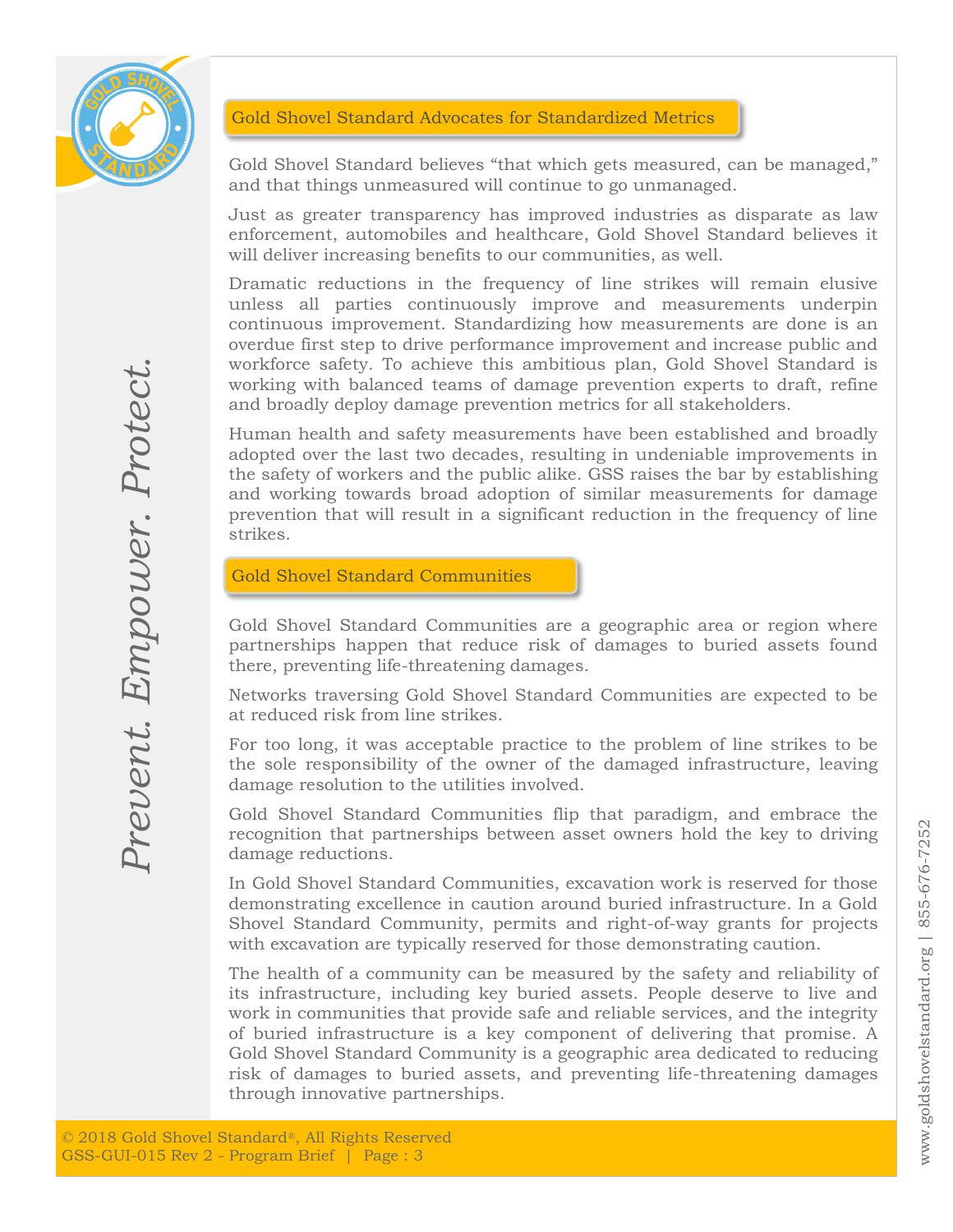

## Gold Shovel Standard Certification When Applied to Excavators

GSS Certification is a proactive indication of an increased investment in damage-prevention to drive safety, reduce damages, and minimize the risks associated with excavating around buried assets. To obtain Gold Shovel Standard Certification, an excavator must have a complete Damage Prevention Safety Management System (DP-SMS) which specifically includes the following essential elements:

- 1. Leadership and management commitment
- 2. Annual basic awareness training for all workers on jobs with excavation
- 3. Whistleblower and stop work responsibility for workers
- 4. Policy to adhere to all applicable CGA Best Practices\*, specifically Ch. 5
- 5. Policy to hire Gold Shovel Standard subcontractors with few exceptions
- 6. Thorough investigation procedure to be used in the event of an incident
- 7. Corrective action procedure with root cause analysis

G. Winsterbower and a<br>
4. Policy to adhere to a<br>
5. Policy to hire Gold S<br>
6. Thorough investigat<br>
7. Corrective action pro<br>
specifically on damage<br>
with excavation responses of the most response excavation training or<br>
ex GSS Certified excavators agree to provide basic awareness training specifically on damage prevention, to all workers who are present on a job with excavation responsibilities, including any new hires, and to preserve records of the most recent training. The training is intended as a narrow excavation training or a narrow supplement as part of other safety training participants may offer. Participants often choose to also provide a more indepth level of excavation training to workers with supervisory roles.

To maintain Certification, participants agree to

- 1. Investigate and report all damages to any buried infrastructure (gas, electric, water, sewer, telecom, etc.) directly following any incident
- 2. If hiring any subcontractors for excavation work, ensure that those subcontractors are Gold Shovel Standard Certified, with few exceptions
- 3. Report certain work volume information used for normalizing metrics data

GSS Certification provides a benefit to participating organizations, as the Certification demonstrates a recognition of continued learning, quality safety procedures, adherence to Federal and State laws, and investment in Best Practices. GSS Certification enhances reputation by illustrating a commitment to damage prevention, and ensures confidence and peace of mind among buried asset owners and program participants.

*<sup>\*</sup> The Best Practices are a publication of the Common Ground Alliance, a District of Columbia, non-profit corporation. The Common Ground Alliance and the Gold Shovel Association are independent organizations and are not affiliated. References by the Gold Shovel Association to the Common Ground Alliance Best Practices do not express or imply an endorsement by either organization of the other or its programs. While the Gold Shovel Association's Certification requirements for excavators currently require compliance with the Common Ground Alliance Best Practices, the Common Ground Alliance, itself, does not maintain such a requirement.*